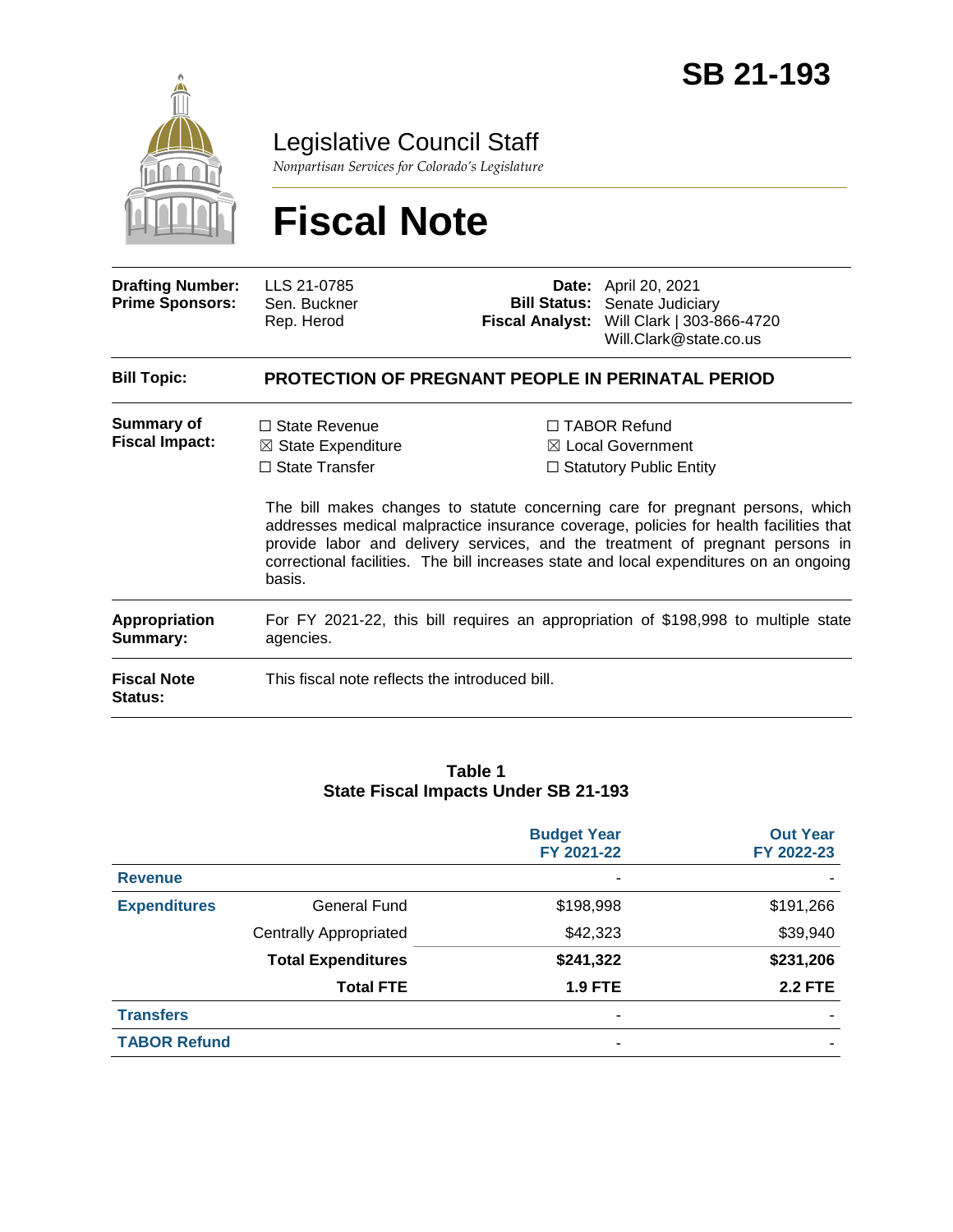Page 2

## Page 2<br>April 20, 2021 **SB 21-193**

## **Summary of Legislation**

The bill makes changes to statute regarding care for pregnant persons. The bill:

- requires every insurer that offers a policy of medical malpractice to cover care during the entire course of a person's vaginal birth after a previous caesarian birth;
- extends the statute of limitations from two to three years for legal actions by pregnant persons alleging a lack of informed consent to recover damages from a healthcare institution or professional;
- repeals language that disallows a pregnant person with a viable fetus, or someone acting on their behalf, from executing a declaration that life-sustaining procedures be withheld or withdrawn;
- requires wardens of private contract prisons, as well as the Executive Director of the Department of Corrections (DOC) or their designee, to submit records annually to the General Assembly about the use of restraints on pregnant persons in their facilities, as well as the number of births by pregnant people who are in their custody;
- establishes requirements for facilities that incarcerate or have custody of people with the capacity for pregnancy, including local jails. The bill requires training for staff; development of policies to promote health and safety of pregnant persons; provision of certain health-related services for pregnant persons; transferring health records for pregnant persons to community service providers; and, connecting pregnant persons or individuals in their postpartum period to community-based resources;
- authorizes the Colorado Civil Rights Commission to receive reports from people alleging that proper maternity care is not being provided to pregnant persons; and
- by January 1, 2022, requires the Department of Public Health and Environment (CDPHE) to ensure health facilities that provide services related to labor and childbirth have policies that allow a birthing person to have a companion in addition to their partner or spouse; allow newborns to remain with their families; not exclude persons who are giving physiologic birth from receiving care; and, accept transfers of pregnant persons from their home or a birthing center without discriminating against them based on their protected class or planned place of birth.

### **Background**

The DOC currently has a policy to provide pregnant offenders with medical and social service options related to birth control, pregnancy, child placement, as well as abortion under certain circumstances. Female offenders under the age of 55 are screened for pregnancy as part of DOC intake procedures. If an inmate is confirmed to be pregnant during intake or after, they may be housed at the Denver Women's Correctional Facility or the Youthful Offender System to receive pre-natal care.

DOC typically arranges for childbirth to take place at a hospital outside of the institution, and is not allowed to restrain inmates during labor and delivery, except that inmates may be placed in wrist restraints if it is determined that they pose an immediate and serious risk of harm to themselves or others, or pose a substantial escape risk. Inmates are not permitted to bring their newborn back with them to their permanent facility, and are not allowed visitors while they are at the hospital. Newborn children are placed in the community based on a pregnancy plan. Upon return to their permanent assigned facility, inmates are scheduled to meet with a mental health clinician.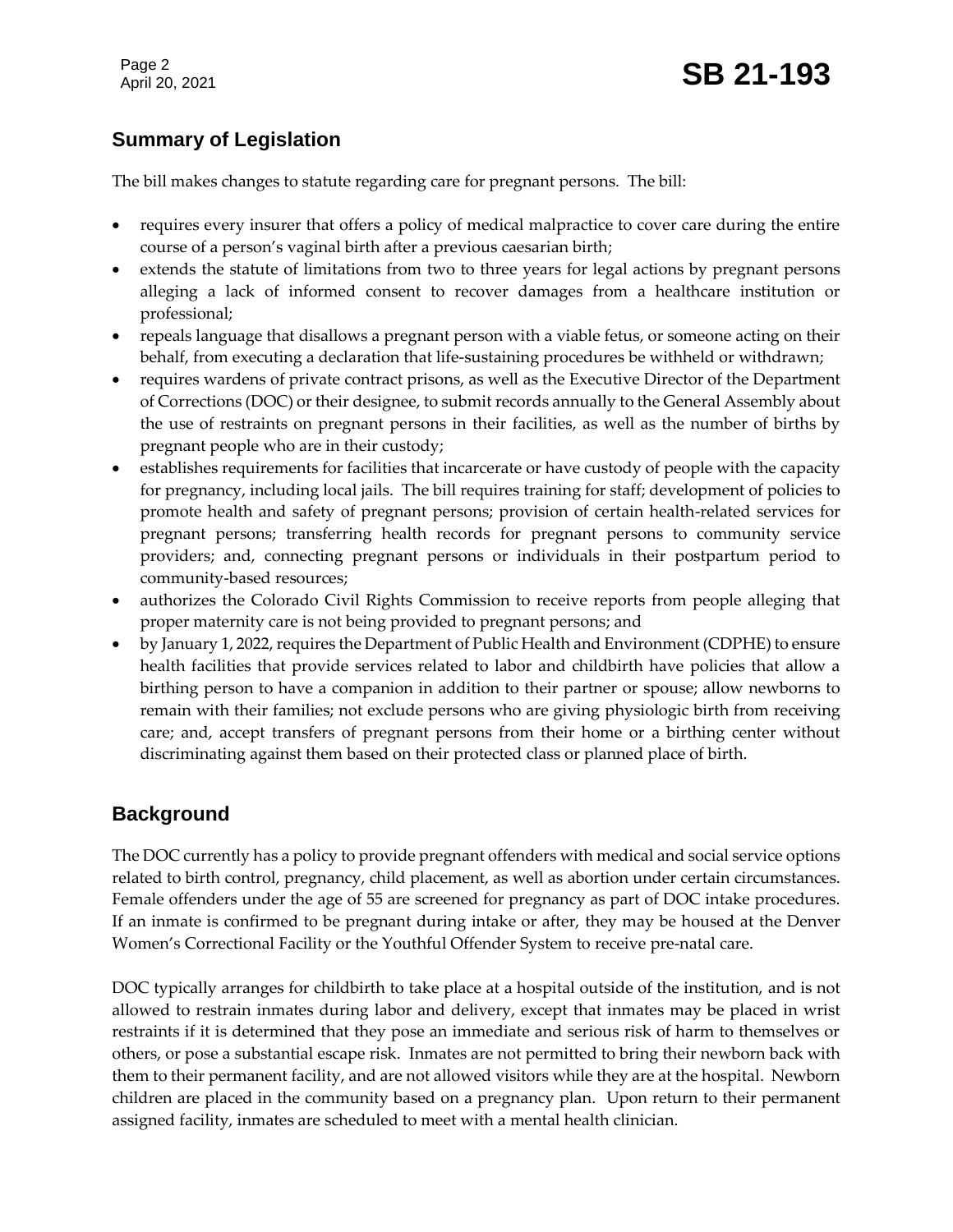## **State Expenditures**

The bill increases General Fund expenditures for multiple agencies by \$241,321 and 1.9 FTE in FY 2021-22, and \$231,206 and 2.2 FTE in FY 2022-23. These costs are shown in Table 2, and described below.

#### **Table 2 Expenditures Under SB 21-193**

| <b>Cost Components</b>                             |                  | FY 2021-22     | FY 2022-23     |
|----------------------------------------------------|------------------|----------------|----------------|
| <b>Department of Corrections</b>                   |                  |                |                |
| <b>Personal Services</b>                           |                  | \$100,926      | \$151,389      |
| <b>Operating Expenses</b>                          |                  | \$2,025        | \$2,700        |
| <b>Capital Outlay Costs</b>                        |                  | \$12,400       |                |
| Operating units                                    |                  | \$30,432       | \$22,720       |
| <b>Basic Training</b>                              |                  | \$2,900        |                |
| Drug tests and Specialized Training                |                  | \$100          | \$100          |
| Centrally Appropriated Costs <sup>1</sup>          |                  | \$22,132       | \$33,698       |
| FTE - Personal Services                            |                  | 1.3 FTE        | 2.0 FTE        |
| <b>DOC Subtotal</b>                                |                  | \$170,915      | \$210,607      |
| <b>Department of Public Health and Environment</b> |                  |                |                |
| <b>Personal Services</b>                           |                  | \$43,070       | \$14,357       |
| <b>Operating Expenses</b>                          |                  | \$945          |                |
| <b>Capital Outlay Costs</b>                        |                  | \$6,200        |                |
| Centrally Appropriated Costs <sup>1</sup>          |                  | \$20,191       | \$6,242        |
| FTE - Personal Services                            |                  | 0.6 FTE        | 0.2 FTE        |
| <b>CDPHE Subtotal</b>                              |                  | \$70,406       | \$20,599       |
|                                                    | <b>Total</b>     | \$241,321      | \$231,206      |
|                                                    | <b>Total FTE</b> | <b>1.9 FTE</b> | <b>2.2 FTE</b> |

<sup>1</sup>*Centrally appropriated costs are not included in the bill's appropriation.*

**Department of Corrections.** The department will require 1.3 FTE in FY 2021-22 and 2.0 FTE in FY 2022-23 to provide additional services for pregnant inmates. The FTE estimate for FY 2021-22 assumes a start date of October 1, 2021, and reflects the General Fund paydate shift. Department staffing and service costs are described in more detail below.

*Staffing costs*. The department will require additional staff to provide support for pregnant and postpartum inmates. Support services will include parental skill development, counseling, mental health services, and substance abuse treatment. Services will be provided seven days a week in a specialized unit. These new staff will require additional training and regular drug testing.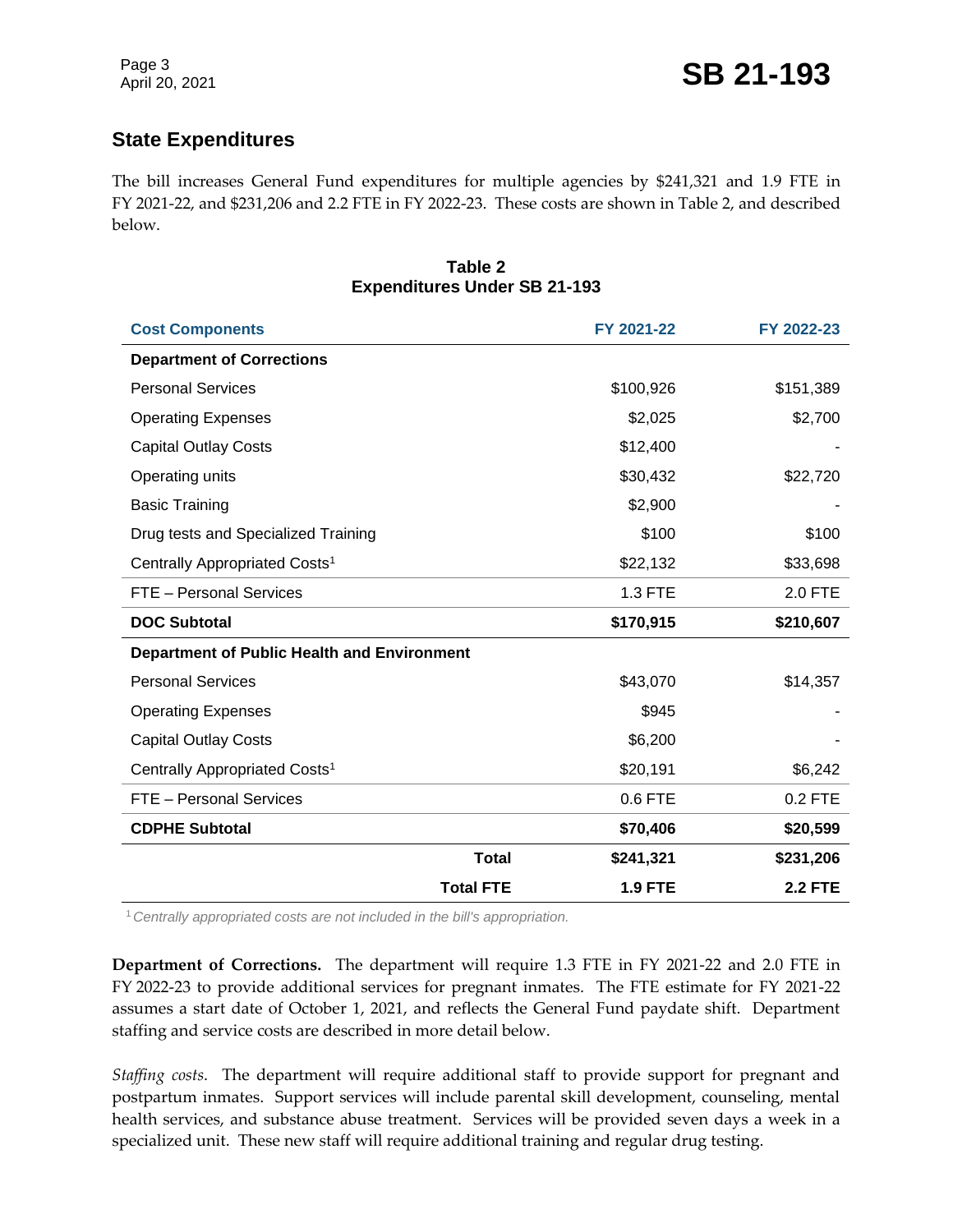*Operating units.* The department will set up five units to provide services for postpartum inmates and their newborns. Initial startup costs include furniture and supplies for the units, as well as a refrigerator, washer and dryer to serve all of the new units. The department will also have ongoing supply costs for an estimated 40 inmates and their newborns.

**Department of Public Health and Environment.** The department requires 0.6 FTE in FY 2021-22 and 0.2 FTE in FY 2022-23 to conduct rule-making for several types of health facilities. This includes an emergency rule-making process to establish basic requirements for facilities by January, 2022, and follow-up rulemaking to further finalize the policies in FY 2022-23. The department currently surveys health facilities every three years and will include the new requirements in those surveys. This will increase the time required for the surveys, but this increase can be accomplished within existing appropriations.

**Department of Human Services.** The bill requires the department to develop and implement additional training, modify existing policies and ensure that connections are developed between agency staff and outpatient providers. These costs can be absorbed within existing appropriations.

**Department of Regulatory Agencies.** The Colorado Civil Rights Division, housed within the Department of Regulatory Agencies, will establish a process for receiving reports of improper prenatal care. This work can be accomplished within existing appropriations.

**Judicial Department.** Extending the timeframe on the statute of limitations for claims by pregnant persons against healthcare facilities and providers may increase the number of civil case filings in trial courts. However, this fiscal note assumes that healthcare facilities and providers will generally follow the law, and any additional claims and work for the trial courts resulting from the bill will be minimal and absorbable within existing resources.

**Centrally appropriated costs.** Pursuant to a Joint Budget Committee policy, certain costs associated with this bill are addressed through the annual budget process and centrally appropriated in the Long Bill or supplemental appropriations bills, rather than in this bill. These costs, which include employee insurance and supplemental employee retirement payments, are estimated to be \$42,323 in FY 2021-22 and \$39,940 in FY 2022-23.

### **Local Government**

The bill will increase costs for locally operated jails to train staff, develop policy and provide additional services for pregnant and postpartum inmates. Sheriffs will have additional costs to prepare reports for the General Assembly. These costs have not been estimated and will vary by facility.

## **Effective Date**

The bill takes effect 90 days following adjournment of the General Assembly sine die, assuming no referendum petition is filed.